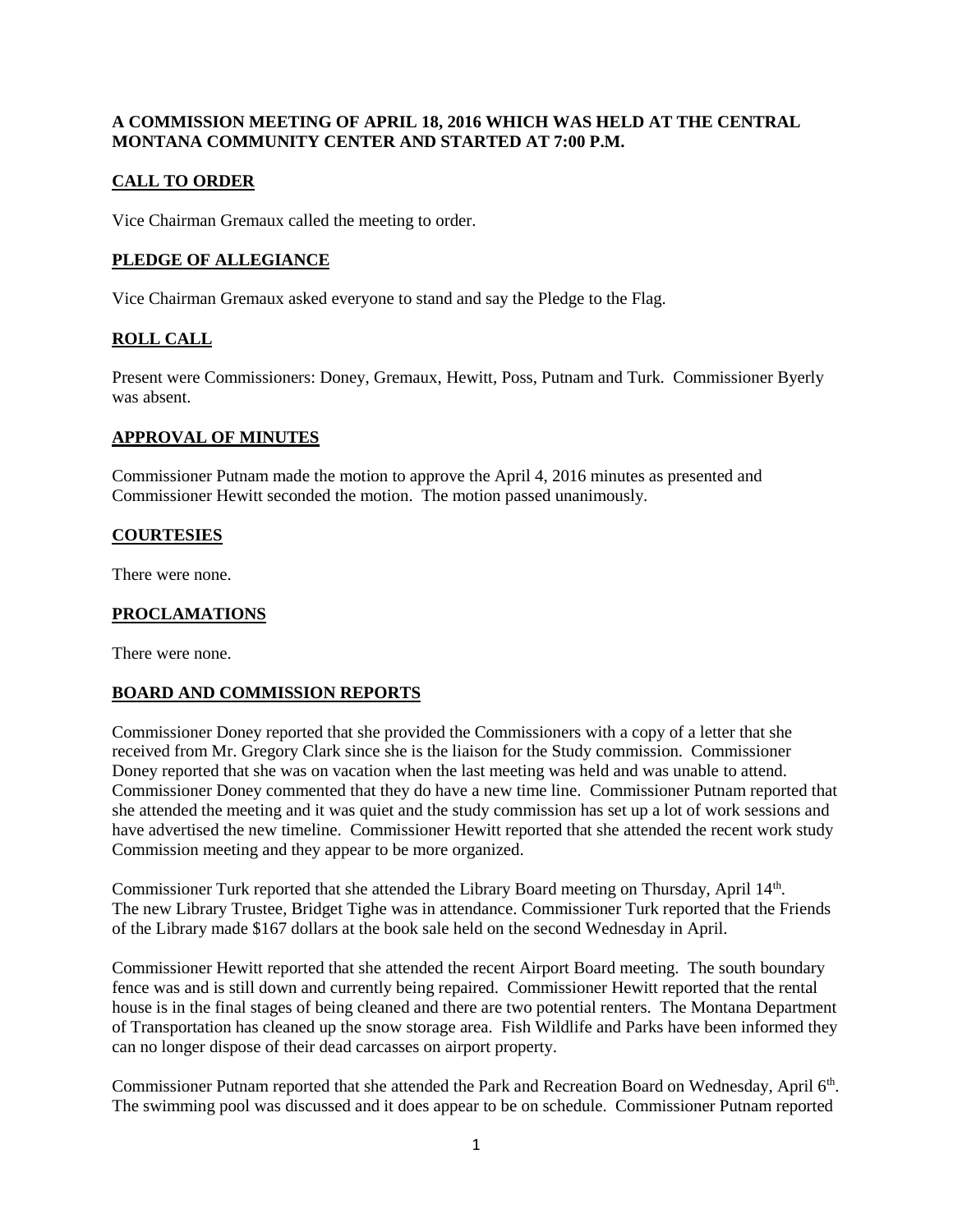that Mr. Berg gave an update on the ice skating season. Commissioner Putnam explained that several youth committees were there to give some suggestions on what they would like to do to improve Lewistown or the perception of Lewistown.

# **CITY MANAGER REPORT**

City Manager Kevin Myhre reported on the following issues:

The Library's annual author dinner will be held on May 18<sup>th</sup> at Pine Meadows. The dinner is a fundraiser for the Library. The summer reading program will begin on June  $7<sup>th</sup>$  and run through August  $6<sup>th</sup>$ . On April 21<sup>st</sup> the Library will be hosting the "Montana Shakes" program for area youth. The program is related to the Shakespeare in the Parks program and is designed for educational and youth facilities.

The Lewistown Public Library recently received state awards for Outstanding Customer Service and Community Outreach.

The first meeting of the Big Spring Watershed Council will be held on April 25<sup>th</sup>. The council will be discussing updates on the Machler restoration project as well as other watershed issues.

There will be a dedication ceremony at the Central Montana Railroad heritage site on the south side of Frank Day Park on May 23<sup>rd</sup> at 6 pm. The ceremony will be held in conjunction with the presentations for Historic Preservation Month. Interpretive signage has been installed at the site and landscaping is being completed.

The contractor has completed the majority of the wastewater collection system work to rehabilitate several blocks of sewer line and manholes. The project seemed to go smoothly. The majority of the line to provide water service and fire protection to the intersection of the Highway 87 and G Street has been completed. The contractor has begun work on the Spring Street line.

The road work on Upper Spring Creek is occurring in the Stendall Road, Ash Street and Lewistown Propane areas so traffic delays are common. Quite a bit of traffic is detouring onto Roundhouse Road and Castle Butte Road.

The City recently received a letter from the Helena office of the FAA denying a request to temporarily close an active taxiway for the purpose of holding a car racing event in the aviation are of the airport. The letter was enclosed in the Commissioner's packet.

## **CONSENT AGENDA**

Commissioner Hewitt asked that the claims be removed from the consent agenda. Commissioner Hewitt asked what a hole saw is? Mr. Myhre explained what a hole saw it and how it works. Commissioner Hewitt asked why the different amount for the porta potties. Mr. Myhre answered that they are located at different parks and it depends on length of time. There being no other questions Commissioner Putnam made the motion to approve the consent agenda and Commissioner Doney seconded the motion. The motion passed unanimously. The consent agenda was the acknowledgement of the claims that have been paid from April 1, 2016 to April 13, 2016 for a total of \$50,372.43.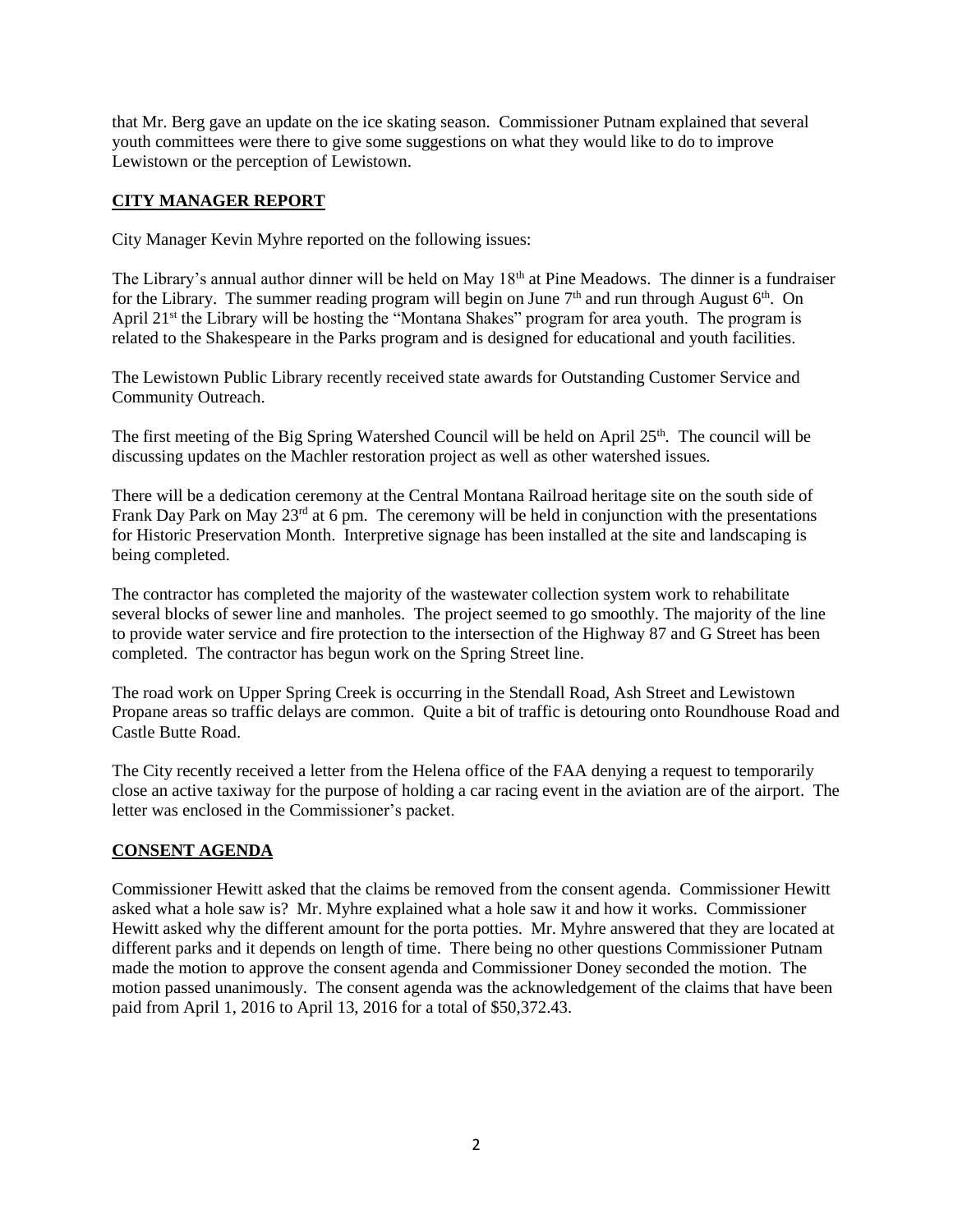### **REGULAR AGENDA- Resolutions, Ordinances & other Action Items:**

1. Discussion and action on appointing Brad Doney to serve a three year term on the City of Lewistown Police Commission

Mr. Myhre explained that the Lewistown Police Commission has been in place for many years in accordance with State law. The Lewistown Police Commissioners are very active in the interview process when hiring new officers. The Police Commissioner review the applications, review the test scores, then sit in on the interviews and assist with the recommendation to the City Manager. Mr. Myhre stated that Mr. Don Bost, Ms. Donna Byerly and Mr. Dave Sanders currently sit on the Police Commission. Mr. Myhre explained that it has always been the goal to have a one retired police officer on the Commission. Mr. Myhre further explained that Mr. Dave Sanders has decided to step down from the Police Commission and Mr. Brad Doney has indicated he would be willing to serve if there was an opportunity. Mr. Myhre stated that he recommends Mr. Brad Doney for a three year term on the Lewistown Police Commission.

Commissioner Turk made the motion to appoint Brad Doney to serve a three year term on the City of Lewistown Police Commission and Commissioner Putnam seconded the motion. Commissioner Gremaux asked for comments from the audience and Commission. There being none, the question was called for and those voting in favor were Commissioners: Gremaux, Hewitt, Poss, Putnam and Turk. Commissioner Doney abstained and Commissioner Byerly was absent.

2. Discussion and action on entering into an Engineering Agreement for construction phase services for the water project with Robert Peccia & Associates

Mr. Myhre explained that this is an engineering agreement for the Lewistown Water System Improvements which include the G Street Crossing and Spring Street water main improvements. Mr. Myhre explained that the engineering costs are \$28,600 and per the City's purchasing policy anything over \$15,000 must come before the City Commission for approval. Commissioner Hewitt asked why this one is so much more than the wastewater engineering contract. Mr. Myhre answered that there is a lot more to digging and installing a new water line. Further discussion followed. Mr. Myhre commented that he recommends the Commission approve the engineering agreement. Commissioner Turk made the motion to approve entering into an Engineering Agreement for construction phase services for the water project with Robert Peccia & Associates and Commissioner Poss seconded the motion. Commissioner Gremaux asked for comments from the audience and Commission. There being none, the question was called for and the motion passed unanimously.

3. Discussion and action on entering into an Engineering Agreement for construction phase services for the wastewater project with Robert Peccia & Associates

Mr. Myhre explained that this agreement is for the construction of the wastewater system improvements which include the slip linings. The engineering costs is \$12,100 and it is not over the \$15,000 threshold that requires approval by the Commission, but it is a contract and that is why it is on the agenda for approval by the Commission. Commissioner Poss made the motion to approve entering into an Engineering Agreement for construction phase services for the wastewater project with Robert Peccia & Associates and Commissioner Putnam seconded the motion. Commissioner Gremaux asked for comments from the audience and Commission. There being none, the question was called for and the motion passed unanimously.

4. Discussion and action on approving a bid for the water salesman building for a foundation and roof package